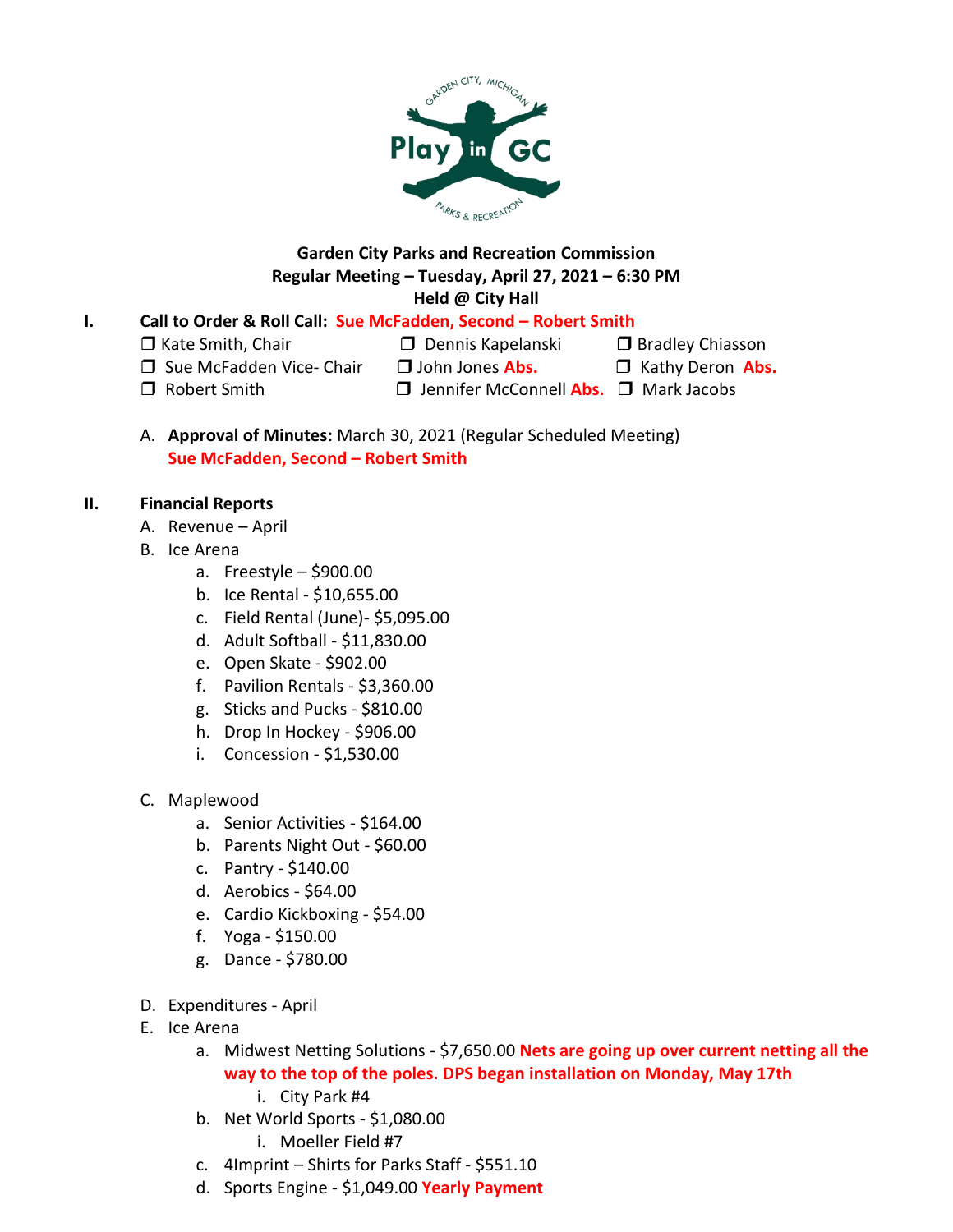- e. Moonlight Printing Softball Scoresheets \$435.00 **This includes 1,000 forms that can be used for the next year also.**
- F. Maplewood
	- a. Senior Alliance \$2,404.00
	- b. Power Systems Dumbbell Rack \$485.65
	- c. Parents Night Out \$45.06
	- d. Gleaners \$584.71 **/Food Pantry**
	- e. Aldi Market \$99.30 **Food Pantry**

## **III. Program Reports**

A. Softball

- Sunday 12 Teams
- Tuesday 10 Teams
- Thursday 12 Teams

B. Ice Trax – Last Day April 25<sup>th</sup> **Average = 6 people per hour in our first season / Fall we will come back on Sunday mornings and add a weekly night session if ice is available.**

- C. Cornhole 16 Teams
- D. Parents Night Out 6 Kids

## **IV. Old Business**

A. City Park Grant Update **First grant came through. DNR Grants have an April 1st deadline. There are other grants available with other groups and foundations that are currently being researched.** 

B. Capital Improvement Binder (Be sure to bring your binder)

- Things you liked from **section 2.\***

**-Dog Park Pictures: Sm/Big Park combo well-liked by commission.**

**-Splash Pads / Themes**

**Discussion made regarding the difference between a "Dump Systems w/ catch basin and/or the Recycling System requiring Filter & Chlorination.**

**-Indoor Multipurpose Fields and Courts**

#### **V. New Business**

- A. City Park Sidewalks **Missing a spot near Post Office**
- B. Woodchips Miracle Recreation **(\$2,135.00)**
- C. Summer Camp Update **Hours Changed to 8am-2pm M-F**
- D. Ice Removal After Ice Showcase **Set up for Dance Shows began right after ice removal**
- E. To Do List
	- a. Anything needing special attention?

**-Rotary park – needs more dog bags**

**-Florence park – needs dirt and wood chips**

## **VI. Communications & Upcoming Events**

- a. Craft Night Tues April 27
- b. Arbor Day Friday April 30 Tulip Tree
- c. Nerf Wars Sat May 1
- d. Figure Skating Showcase Wed May 12
- e. Seeds and Sprouts Sat May 22 Working with Kiwanis
- f. Dance Recital June 14- 17